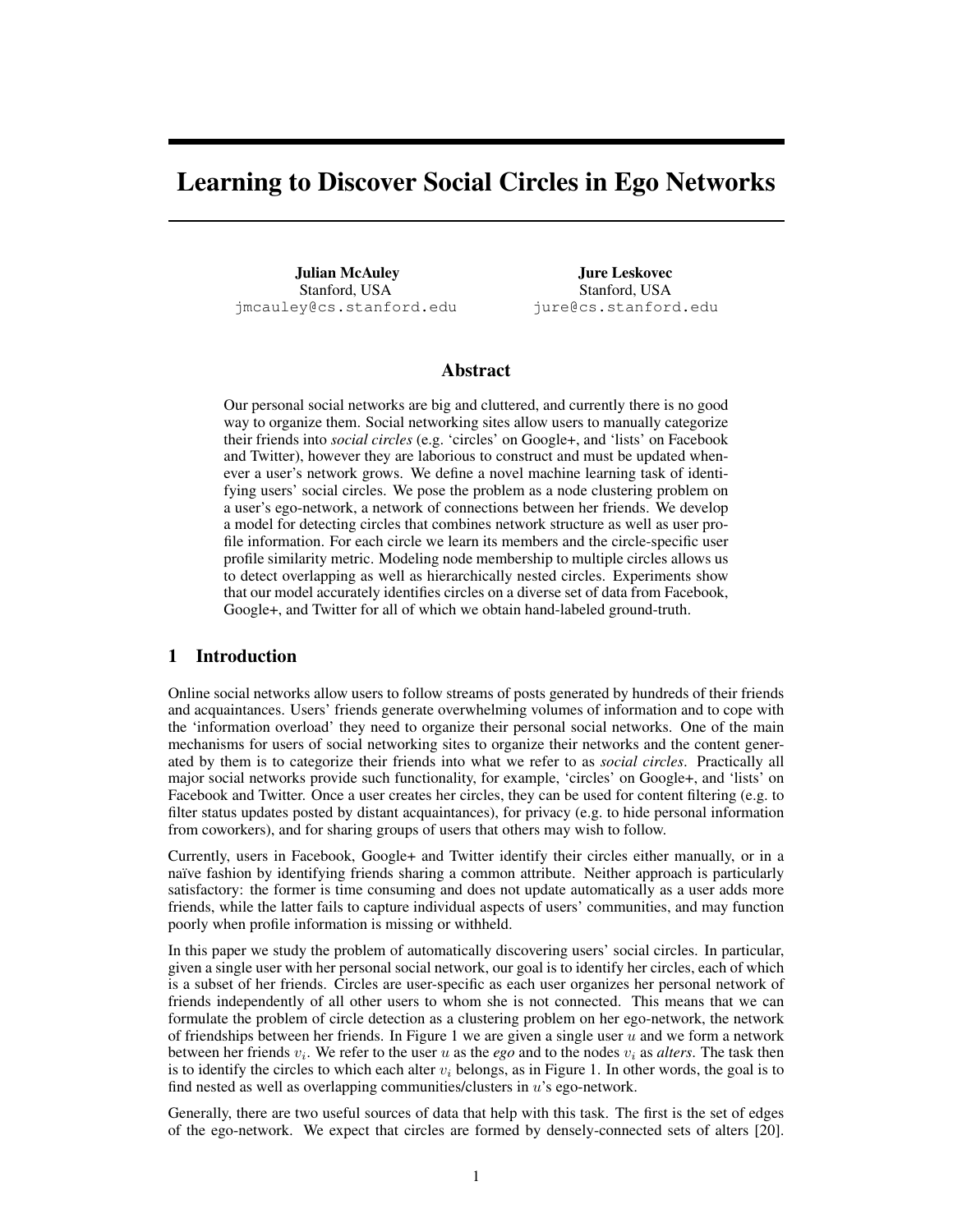

Figure 1: An ego-network with labeled circles. This network shows typical behavior that we observe in our data: Approximately 25% of our ground-truth circles (from Facebook) are contained *completely* within another circle, 50% overlap with another circle, and 25% of the circles have no members in common with any other circle. The goal is to discover these circles given only the network between the ego's friends. We aim to discover circle memberships and to find common properties around which circles form.

However, different circles overlap heavily, i.e., alters belong to multiple circles simultaneously [1, 21, 28, 29], and many circles are hierarchically nested in larger ones (Figure 1). Thus it is important to model an alter's memberships to multiple circles. Secondly, we expect that each circle is not only densely connected but its members also share common properties or traits [18, 28]. Thus we need to explicitly model different dimensions of user profiles along which each circle emerges.

We model circle affiliations as latent variables, and similarity between alters as a function of common profile information. We propose an *unsupervised* method to learn which dimensions of profile similarity lead to densely linked circles. Our model has two innovations: First, in contrast to mixedmembership models [2] we predict *hard* assignment of a node to *multiple* circles, which proves critical for good performance. Second, by proposing a parameterized definition of profile similarity, we learn the dimensions of similarity along which links emerge. This extends the notion of homophily [12] by allowing different circles to form along different social dimensions, an idea related to the concept of Blau spaces [16]. We achieve this by allowing each circle to have a different definition of profile similarity, so that one circle might form around friends from the same school, and another around friends from the same location. We learn the model by simultaneously choosing node circle memberships and profile similarity functions so as to best explain the observed data.

We introduce a dataset of 1,143 ego-networks from Facebook, Google+, and Twitter, for which we obtain hand-labeled ground-truth from 5,636 different circles.<sup>1</sup> Experimental results show that by simultaneously considering social network structure as well as user profile information our method performs significantly better than natural alternatives and the current state-of-the-art. Besides being more accurate our method also allows us to generate automatic explanations of why certain nodes belong to common communities. Our method is completely unsupervised, and is able to automatically determine both the number of circles as well as the circles themselves.

Further Related Work. Topic-modeling techniques have been used to uncover 'mixedmemberships' of nodes to multiple groups [2], and extensions allow entities to be attributed with text information [3, 5, 11, 13, 26]. Classical algorithms tend to identify communities based on node features [9] or graph structure [1, 21], but rarely use both in concert. Our work is related to [30] in the sense that it performs clustering on social-network data, and [23], which models memberships to multiple communities. Finally, there are works that model network data similar to ours [6, 17], though the underlying models do not form communities. As we shall see, our problem has unique characteristics that require a new model. An extended version of our article appears in [15].

## 2 A Generative Model for Friendships in Social Circles

We desire a model of circle formation with the following properties: (1) Nodes within circles should have common properties, or 'aspects'. (2) Different circles should be formed by different aspects, e.g. one circle might be formed by family members, and another by students who attended the same university. (3) Circles should be allowed to overlap, and 'stronger' circles should be allowed to form within 'weaker' ones, e.g. a circle of friends from the same degree program may form within a circle

<sup>1</sup><http://snap.stanford.edu/data/>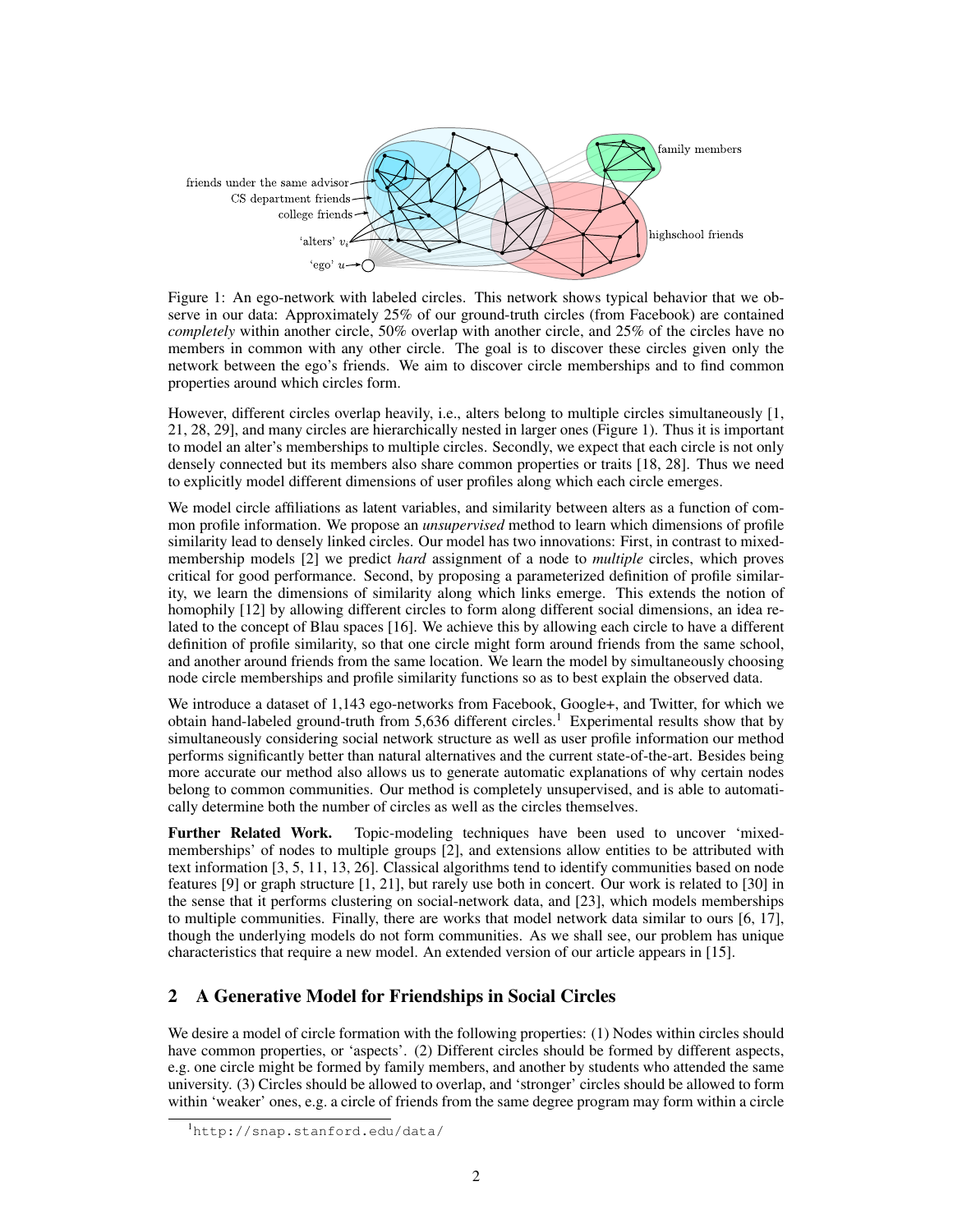from the same university, as in Figure 1. (4) We would like to leverage both profile information and network structure in order to identify the circles. Ideally we would like to be able to pinpoint *which* aspects of a profile caused a circle to form, so that the model is interpretable by the user.

The input to our model is an ego-network  $G = (V, E)$ , along with 'profiles' for each user  $v \in V$ . The 'center' node u of the ego-network (the 'ego') is not included in  $G$ , but rather  $G$  consists only of u's friends (the 'alters'). We define the ego-network in this way precisely because creators of circles do not themselves appear in their own circles. For each ego-network, our goal is to predict a set of circles  $C = \{C_1 \dots C_K\}, C_k \subseteq V$ , and associated parameter vectors  $\theta_k$  that encode how each circle emerged. We encode 'user profiles' into pairwise features  $\phi(x, y)$  that in some way capture what properties the users  $x$  and  $y$  have in common. We first describe our model, which can be applied using arbitrary feature vectors  $\phi(x, y)$ , and in Section 5 we describe several ways to construct feature vectors  $\phi(x, y)$  that are suited to our particular application.

We describe a model of social circles that treats circle memberships as latent variables. Nodes within a common circle are given an opportunity to form an edge, which naturally leads to hierarchical and overlapping circles. We will then devise an *unsupervised* algorithm to jointly optimize the latent variables and the profile similarity parameters so as to best explain the observed network data.

Our model of social circles is defined as follows. Given an ego-network  $G$  and a set of  $K$  circles  $C = \{C_1 \dots C_K\}$ , we model the probability that a pair of nodes  $(x, y) \in V \times V$  form an edge as

$$
p((x, y) \in E) \propto \exp\left\{\underbrace{\sum_{C_k \supseteq \{x, y\}} \langle \phi(x, y), \theta_k \rangle}_{\text{circles containing both nodes}} - \underbrace{\sum_{C_k \supseteq \{x, y\}} \alpha_k \langle \phi(x, y), \theta_k \rangle}_{\text{all other circles}}\right\}.
$$
 (1)

For each circle  $C_k$ ,  $\theta_k$  is the profile similarity parameter that we will learn. The idea is that  $\langle \phi(x, y), \theta_k \rangle$  is high if both nodes belong to  $C_k$ , and low if either of them do not  $(\alpha_k$  trades-off these two effects). Since the feature vector  $\phi(x, y)$  encodes the similarity between the profiles of two users x and y, the parameter vector  $\theta_k$  encodes what dimensions of profile similarity caused the circle to form, so that nodes within a circle  $C_k$  should 'look similar' according to  $\theta_k$ .

Considering that edges  $e = (x, y)$  are generated independently, we can write the probability of G as

$$
P_{\Theta}(G; \mathcal{C}) = \prod_{e \in E} p(e \in E) \times \prod_{e \notin E} p(e \notin E), \tag{2}
$$

where  $\Theta = \{(\theta_k, \alpha_k)\}^{k=1...K}$  is our set of model parameters. Defining the shorthand notation

$$
d_k(e) = \delta(e \in C_k) - \alpha_k \delta(e \notin C_k), \quad \Phi(e) = \sum_{C_k \in \mathcal{C}} d_k(e) \langle \phi(e), \theta_k \rangle
$$

allows us to write the log-likelihood of  $G$ :

$$
l_{\Theta}(G; \mathcal{C}) = \sum_{e \in E} \Phi(e) - \sum_{e \in V \times V} \log \left( 1 + e^{\Phi(e)} \right). \tag{3}
$$

Next, we describe how to optimize node circle memberships  $\mathcal C$  as well as the parameters of the user profile similarity functions  $\Theta = \{(\theta_k, \alpha_k)\}$  ( $k = 1...K$ ) given a graph G and user profiles.

#### 3 Unsupervised Learning of Model Parameters

Treating circles C as latent variables, we aim to find  $\hat{\Theta} = \{\hat{\theta}, \hat{\alpha}\}\$  so as to maximize the regularized log-likelihood of (eq. 3), i.e.,

$$
\hat{\Theta}, \hat{\mathcal{C}} = \underset{\Theta, \mathcal{C}}{\operatorname{argmax}} l_{\Theta}(G; \mathcal{C}) - \lambda \Omega(\theta). \tag{4}
$$

We solve this problem using coordinate ascent on  $\Theta$  and  $\mathcal{C}$  [14]:

$$
\mathcal{C}^t = \underset{\mathcal{C}}{\operatorname{argmax}} l_{\Theta^t}(G; \mathcal{C}) \tag{5}
$$

$$
\Theta^{t+1} = \underset{\Theta}{\operatorname{argmax}} l_{\Theta}(G; \mathcal{C}^t) - \lambda \Omega(\theta). \tag{6}
$$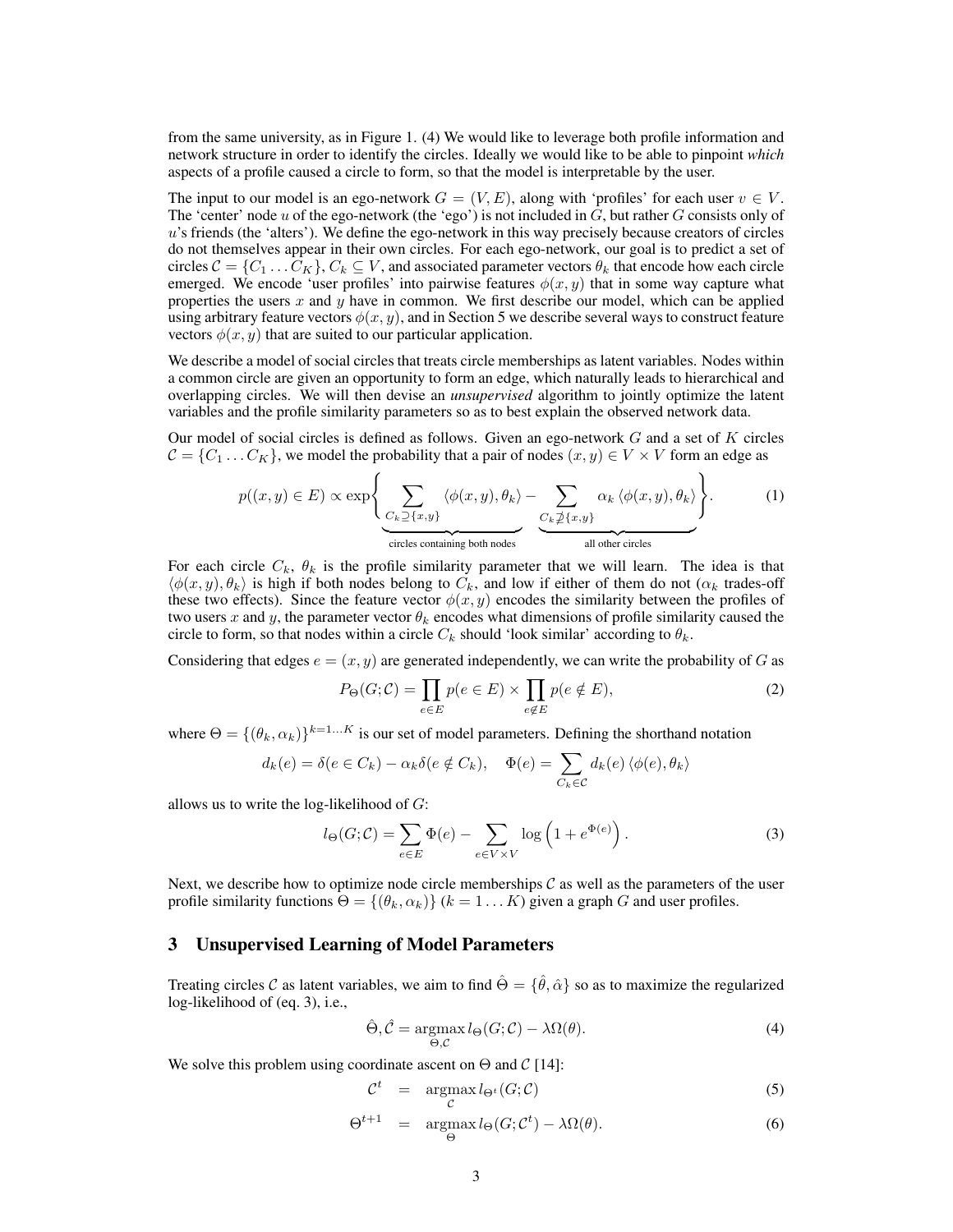Noting that (eq. 3) is concave in  $\theta$ , we optimize (eq. 6) through gradient ascent, where partial derivatives are given by

$$
\frac{\partial l}{\partial \theta_k} = \sum_{e \in V \times V} -d_e(k)\theta_k \frac{e^{\Phi(e)}}{1 + e^{\Phi(e)}} + \sum_{e \in E} d_k(e)\theta_k - \frac{\partial \Omega}{\partial \theta_k}
$$
  

$$
\frac{\partial l}{\partial \alpha_k} = \sum_{e \in V \times V} \delta(e \notin C_k) \langle \phi(e), \theta_k \rangle \frac{e^{\Phi(e)}}{1 + e^{\Phi(e)}} - \sum_{e \in E} \delta(e \notin C_k) \langle \phi(e), \theta_k \rangle.
$$

For fixed  $\mathcal{C} \setminus C_i$  we note that solving  $\argmax_{C_i} l_{\Theta}(G; \mathcal{C} \setminus C_i)$  can be expressed as pseudo-boolean optimization in a pairwise graphical model [4], i.e., it can be written as

$$
C_k = \underset{C}{\text{argmax}} \sum_{(x,y)\in V \times V} E_{(x,y)}(\delta(x \in C), \delta(y \in C)). \tag{7}
$$

In words, we want edges with high weight (under  $\theta_k$ ) to appear in  $C_k$ , and edges with low weight to appear outside of  $C_k$ . Defining  $o_k(e) = \sum_{C_k \in \mathcal{C} \setminus C_i} d_k(e) \setminus \langle \phi(e), \theta_k \rangle$  the energy  $E_e$  of (eq. 7) is

$$
E_e(0,0) = E_e(0,1) = E_e(1,0) = \begin{cases} o_k(e) - \alpha_k \langle \phi(e), \theta_k \rangle - \log(1 + e^{o_k(e) - \alpha_k \langle \phi(e), \theta_k \rangle}), & e \in E \\ -\log(1 + e^{o_k(e) - \alpha_k \langle \phi(e), \theta_k \rangle}), & e \notin E \end{cases}
$$

$$
E_e(1,1) = \begin{cases} o_k(e) + \langle \phi(e), \theta_k \rangle - \log(1 + e^{o_k(e) + \langle \phi(e), \theta_k \rangle}), & e \in E \\ -\log(1 + e^{o_k(e) + \langle \phi(e), \theta_k \rangle}), & e \notin E \end{cases}
$$

By expressing the problem in this form we can draw upon existing work on pseudo-boolean optimization. We use the publicly-available 'QPBO' software described in [22], which is able to accurately approximate problems of the form shown in (eq. 7). We solve (eq. 7) for each  $C_k$  in a random order.

The two optimization steps of (eq. 5) and (eq. 6) are repeated until convergence, i.e., until  $\mathcal{C}^{t+1} = \mathcal{C}^t$ . We regularize (eq. 4) using the  $\ell_1$  norm, i.e.,  $\Omega(\theta) = \sum_{k=1}^K \sum_{i=1}^{|\theta_k|} |\theta_{ki}|$ , which leads to sparse (and readily interpretable) parameters. Since ego-networks are naturally relatively small, our algorithm can readily handle problems at the scale required. In the case of Facebook, the average ego-network has around 190 nodes [24], while the largest network we encountered has 4,964 nodes. Note that since the method is *unsupervised*, inference is performed independently for each ego-network. This means that our method could be run on the full Facebook graph (for example), as circles are independently detected for each user, and the ego-networks typically contain only hundreds of nodes.

**Hyperparameter estimation.** To choose the optimal number of circles, we choose  $K$  so as to minimize an approximation to the Bayesian Information Criterion (BIC) [2, 8, 25],

$$
\hat{K} = \underset{K}{\text{argmin}} \, BIC(K; \Theta^K) \tag{8}
$$

where  $\Theta^{K}$  is the set of parameters predicted for a particular number of communities K, and

$$
BIC(K; \Theta^K) \simeq -2l_{\Theta^K}(G; \mathcal{C}) + |\Theta^K| \log |E|.
$$
 (9)

The regularization parameter  $\lambda \in \{0, 1, 10, 100\}$  was determined using leave-one-out cross validation, though in our experience did not significantly impact performance.

#### 4 Dataset Description

Our goal is to evaluate our unsupervised method on ground-truth data. We expended significant time, effort, and resources to obtain high quality hand-labeled data.<sup>2</sup> We were able to obtain ego-networks and ground-truth from three major social networking sites: Facebook, Google+, and Twitter.

From Facebook we obtained profile and network data from 10 ego-networks, consisting of 193 circles and 4,039 users. To do so we developed our own Facebook application and conducted a survey of ten users, who were asked to manually identify all the circles to which their friends belonged. On average, users identified 19 circles in their ego-networks, with an average circle size of 22 friends. Examples of such circles include students of common universities, sports teams, relatives, etc.

<sup>2</sup><http://snap.stanford.edu/data/>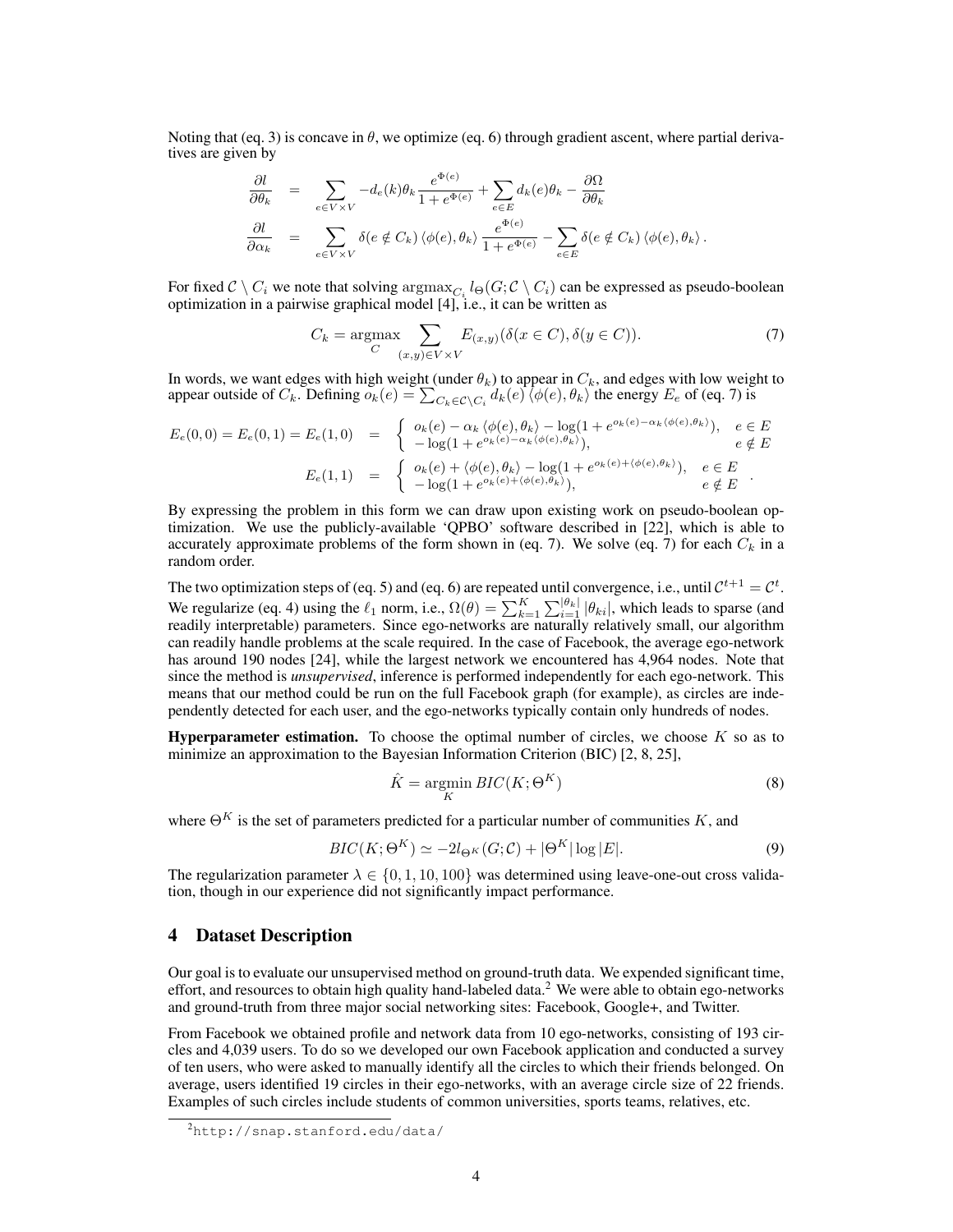

Figure 2: Feature construction. Profiles are tree-structured, and we construct features by comparing paths in those trees. Examples of trees for two users  $x$  (blue) and  $y$  (pink) are shown at left. Two schemes for constructing feature vectors from these profiles are shown at right: (1) (top right) we construct binary indicators measuring the difference between leaves in the two trees, e.g. 'work→position→Cryptanalyst' appears in both trees. (2) (bottom right) we sum over the leaf nodes in the first scheme, maintaining the fact that the two users worked at the same institution, but discarding the *identity* of that institution.

For the other two datasets we obtained publicly accessible data. From Google+ we obtained data from 133 ego-networks, consisting of 479 circles and 106,674 users. The 133 ego-networks represent all 133 Google+ users who had shared at least two circles, and whose network information was publicly accessible at the time of our crawl. The Google+ circles are quite different to those from Facebook, in the sense that their creators have chosen to release them publicly, and because Google+ is a *directed* network (note that our model can very naturally be applied to both to directed and undirected networks). For example, one circle contains candidates from the 2012 republican primary, who presumably do not follow their followers, nor each other. Finally, from Twitter we obtained data from 1,000 ego-networks, consisting of 4,869 circles (or 'lists' [10, 19, 27, 31]) and 81,362 users. The ego-networks we obtained range in size from 10 to 4,964 nodes.

Taken together our data contains 1,143 different ego-networks, 5,541 circles, and 192,075 users. The size differences between these datasets simply reflects the availability of data from each of the three sources. Our Facebook data is *fully labeled*, in the sense that we obtain *every* circle that a user considers to be a cohesive community, whereas our Google+ and Twitter data is only *partially labeled*, in the sense that we only have access to public circles. We design our evaluation procedure in Section 6 so that partial labels cause no issues.

#### 5 Constructing Features from User Profiles

Profile information in all of our datasets can be represented as a *tree* where each level encodes increasingly specific information (Figure 2, left). From Google+ we collect data from six categories (gender, last name, job titles, institutions, universities, and places lived). From Facebook we collect data from 26 categories, including hometowns, birthdays, colleagues, political affiliations, etc. For Twitter, many choices exist as proxies for user profiles; we simply collect data from two categories, namely the set of hashtags and mentions used by each user during two-weeks' worth of tweets. 'Categories' correspond to parents of leaf nodes in a profile tree, as shown in Figure 2.

We first describe a difference vector to encode the relationship between two profiles. A non-technical description is given in Figure 2. Suppose that users  $v \in V$  each have an associated profile tree  $T_v$ , and that  $l \in T_v$  is a leaf in that tree. We define the difference vector  $\sigma_{x,y}$  between two users x and y as a binary indicator encoding the profile aspects where users  $x$  and  $y$  differ (Figure 2, top right):

$$
\sigma_{x,y}[l] = \delta((l \in \mathcal{T}_x) \neq (l \in \mathcal{T}_y)).\tag{10}
$$

Note that feature descriptors are defined *per ego-network*: while many thousands of high schools (for example) exist among all Facebook users, only a small number appear among any particular user's friends.

Although the above difference vector has the advantage that it encodes profile information at a fine granularity, it has the disadvantage that it is high-dimensional (up to 4,122 dimensions in the data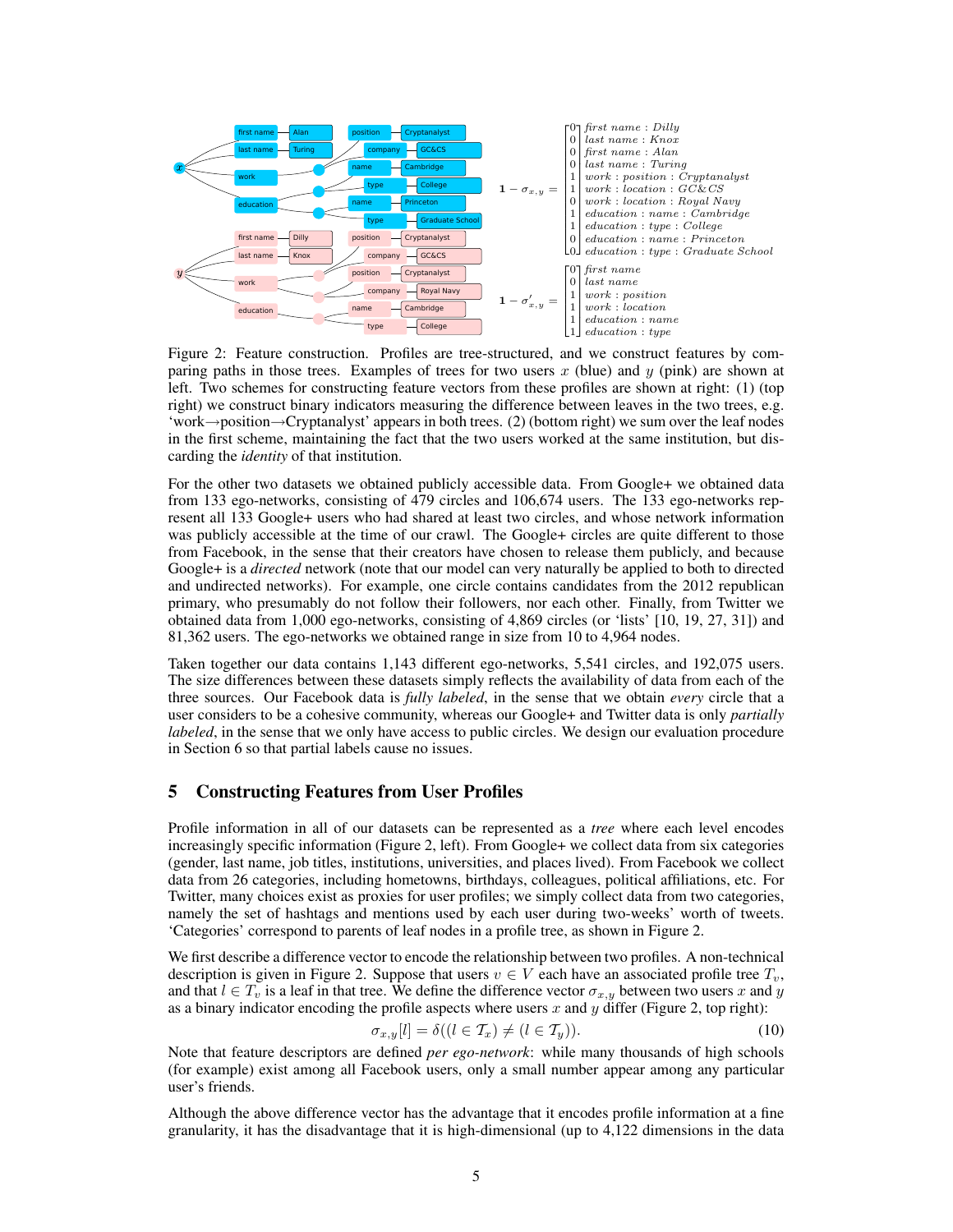we considered). One way to address this is to form difference vectors based on the *parents* of leaf nodes: this way, we encode what profile *categories* two users have in common, but disregard specific values (Figure 2, bottom right). For example, we encode *how many* hashtags two users tweeted in common, but discard *which* hashtags they tweeted:

$$
\sigma'_{x,y}[p] = \sum_{l \in children(p)} \sigma_{x,y}[l]. \tag{11}
$$

This scheme has the advantage that it requires a *constant* number of dimensions, regardless of the size of the ego-network (26 for Facebook, 6 for Google+, 2 for Twitter, as described above).

Based on the difference vectors  $\sigma_{x,y}$  (and  $\sigma'_{x,y}$ ) we now describe how to construct edge features  $\phi(x, y)$ . The first property we wish to model is that *members of circles should have common relationships* with each other:

$$
\phi^1(x, y) = (1; -\sigma_{x, y}).\tag{12}
$$

The second property we wish to model is that *members of circles should have common relationships to the ego of the ego-network*. In this case, we consider the profile tree  $T_u$  *from the ego user* u. We then define our features in terms of that user:

$$
\phi^{2}(x, y) = (1; -|\sigma_{x, u} - \sigma_{y, u}|)
$$
\n(13)

 $(|\sigma_{x,u} - \sigma_{y,u}|)$  is taken elementwise). These two parameterizations allow us to assess which mechanism better captures users' subjective definition of a circle. In both cases, we include a constant feature ('1'), which controls the probability that edges form within circles, or equivalently it measures the extent to which circles are made up of friends. Importantly, this allows us to predict memberships even for users who have no profile information, simply due to their patterns of connectivity.

Similarly, for the 'compressed' difference vector  $\sigma'_{x,y}$ , we define

$$
\psi^1(x, y) = (1; -\sigma'_{x, y}), \quad \psi^2(x, y) = (1; -|\sigma'_{x, u} - \sigma'_{y, u}|). \tag{14}
$$

To summarize, we have identified four ways of representing the compatibility between different aspects of profiles for two users. We considered two ways of constructing a difference vector ( $\sigma_{x,y}$ ) vs.  $\sigma'_{x,y}$ ) and two ways of capturing the compatibility of a pair of profiles  $(\phi(x, y)$  vs.  $\psi(x, y))$ .

#### 6 Experiments

Although our method is unsupervised, we can evaluate it on ground-truth data by examining the maximum-likelihood assignments of the latent circles  $C = \{C_1 ... C_K\}$  after convergence. Our goal is that for a properly regularized model, the latent variables will align closely with the human labeled ground-truth circles  $\vec{C} = \{\vec{C}_1 \dots \vec{C}_{\vec{K}}\}.$ 

**Evaluation metrics.** To measure the alignment between a predicted circle  $C$  and a ground-truth circle  $\bar{C}$ , we compute the Balanced Error Rate (BER) between the two circles [7],  $BER(C, \bar{C})$  =  $\frac{1}{2}\left(\frac{|C\backslash \bar{C}|}{|C|} + \frac{|\bar{C}\backslash C|}{|\bar{C}|}\right)$  $\sqrt{\frac{\bar{C}}{|C|}}$ . This measure assigns equal importance to false positives and false negatives, so that trivial or random predictions incur an error of 0.5 on average. Such a measure is preferable to the 0/1 loss (for example), which assigns extremely low error to trivial predictions. We also report the  $F_1$  score, which we find produces qualitatively similar results.

Aligning predicted and ground-truth circles. Since we do not know the correspondence between circles in  $\mathcal C$  and  $\mathcal C$ , we compute the optimal match via linear assignment by maximizing:

$$
\max_{f:C \to \bar{C}} \frac{1}{|f|} \sum_{C \in \text{dom}(f)} (1 - BER(C, f(C))), \tag{15}
$$

where f is a (partial) correspondence between C and  $\overline{C}$ . That is, if the number of predicted circles  $|C|$ is less than the number of ground-truth circles  $|\bar{C}|$ , then every circle  $C \in \mathcal{C}$  must have a match  $\bar{C} \in \bar{\mathcal{C}}$ , but if  $|\mathcal{C}| > |\mathcal{C}|$ , we do not incur a penalty for additional predictions that *could* have been circles but were not included in the ground-truth. We use established techniques to estimate the number of circles, so that none of the baselines suffers a disadvantage by mispredicting  $\hat{K} = |\mathcal{C}|$ , nor can any method predict the 'trivial' solution of returning the powerset of all users. We note that removing the bijectivity requirement (i.e., forcing all circles to be aligned by allowing multiple predicted circles to match a single groundtruth circle or *vice versa*) lead to qualitatively similar results.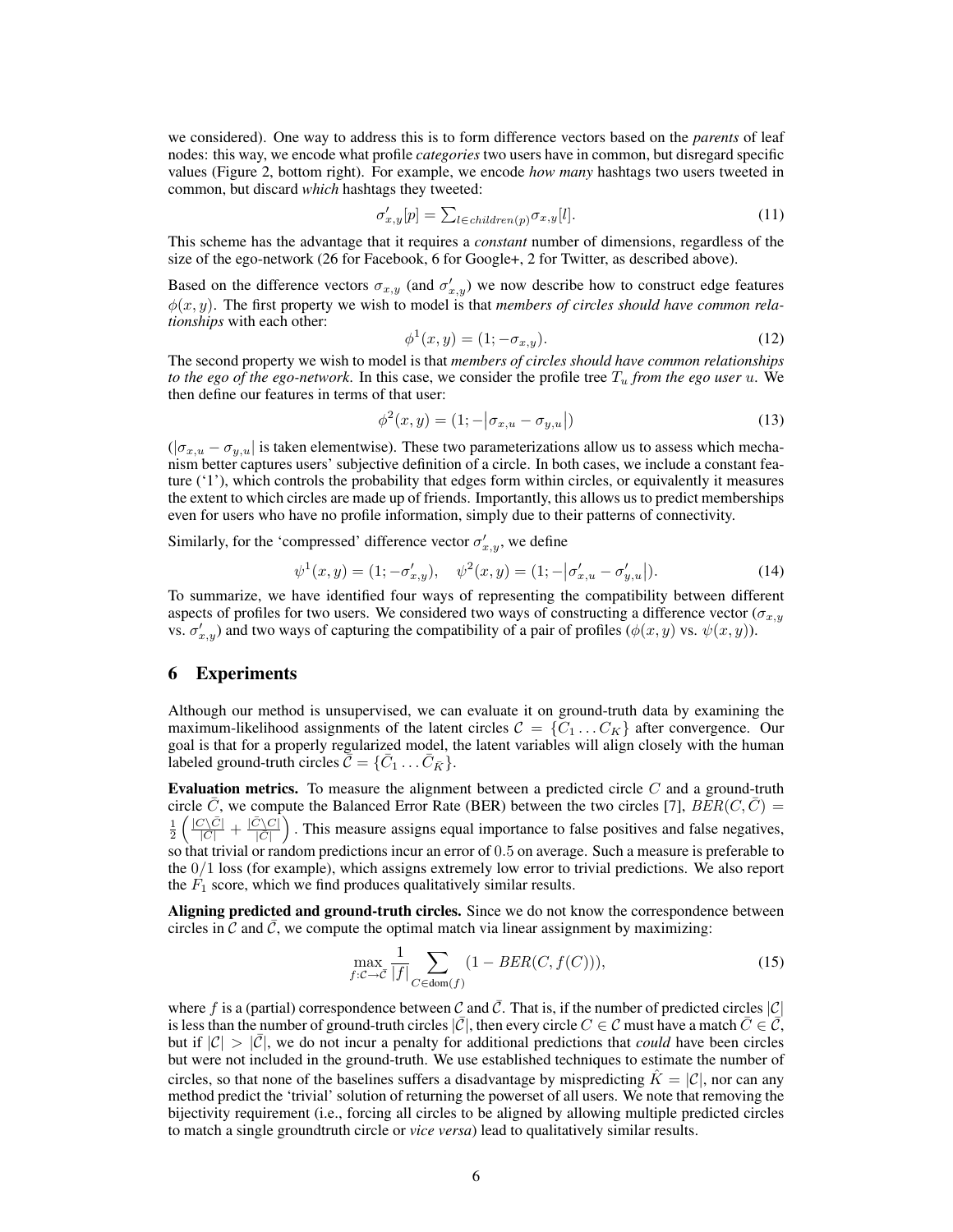

Figure 3: Performance on Facebook, Google+, and Twitter, in terms of the Balanced Error Rate (top), and the  $F_1$  score (bottom). Higher is better. Error bars show standard error. The improvement of our best features  $\phi^1$  compared to the nearest competitor are significant at the 1% level or better.

Baselines. We considered a wide number of baseline methods, including those that consider only network structure, those that consider only profile information, and those that consider both. First we experimented with *Mixed Membership Stochastic Block Models* [2], which consider only network information, and variants that also consider text attributes [5, 6, 13]. For each node, mixedmembership models predict a stochastic vector encoding partial circle memberships, which we threshold to generate 'hard' assignments. We also considered *Block-LDA* [3], where we generate 'documents' by treating aspects of user profiles as words in a bag-of-words model.

Secondly, we experimented with classical clustering algorithms, such as *K-means* and *Hierarchical Clustering* [9], that form clusters based only on node profiles, but ignore the network. Conversely we considered *Link Clustering* [1] and *Clique Percolation* [21], which use network information, but ignore profiles. We also considered the *Low-Rank Embedding* approach of [30], where node attributes *and* edge information are projected into a feature space where classical clustering techniques can be applied. Finally we considered *Multi-Assignment Clustering* [23], which is promising in that it predicts hard assignments to multiple clusters, though it does so without using the network.

Of the eight baselines highlighted above we report the three whose overall performance was the best, namely Block-LDA [3] (which slightly outperformed mixed membership stochastic block models [2]), Low-Rank Embedding [30], and Multi-Assignment Clustering [23].

Performance on Facebook, Google+, and Twitter Data. Figure 3 shows results on our Facebook, Google+, and Twitter data. Circles were aligned as described in (eq. 15), with the number of circles  $\hat{K}$  determined as described in Section 3. For non-probabilistic baselines, we chose  $\hat{K}$  so as to maximize the *modularity*, as described in [20]. In terms of absolute performance our best model  $\phi^1$  achieves BER scores of 0.84 on Facebook, 0.72 on Google+ and 0.70 on Twitter ( $F_1$  scores are 0.59, 0.38, and 0.34, respectively). The lower  $F_1$  scores on Google+ and Twitter are explained by the fact that many circles have not been maintained since they were initially created: we achieve high recall (we recover the friends in each circle), but at low precision (we recover additional friends who appeared after the circle was created).

Comparing our method to baselines we notice that we outperform all baselines on all datasets by a statistically significant margin. Compared to the nearest competitors, our best performing features  $\phi^1$  improve on the BER by 43% on Facebook, 26% on Google+, and 16% on Twitter (improvements in terms of the  $F_1$  score are similar). Regarding the performance of the baseline methods, we note that good performance seems to depend critically on predicting *hard* memberships to *multiple* circles, using a combination of *node and edge* information; none of the baselines exhibit precisely this combination, a shortcoming our model addresses.

Both of the features we propose (friend-to-friend features  $\phi^1$  and friend-to-user features  $\phi^2$ ) perform similarly, revealing that both schemes ultimately encode similar information, which is not surprising,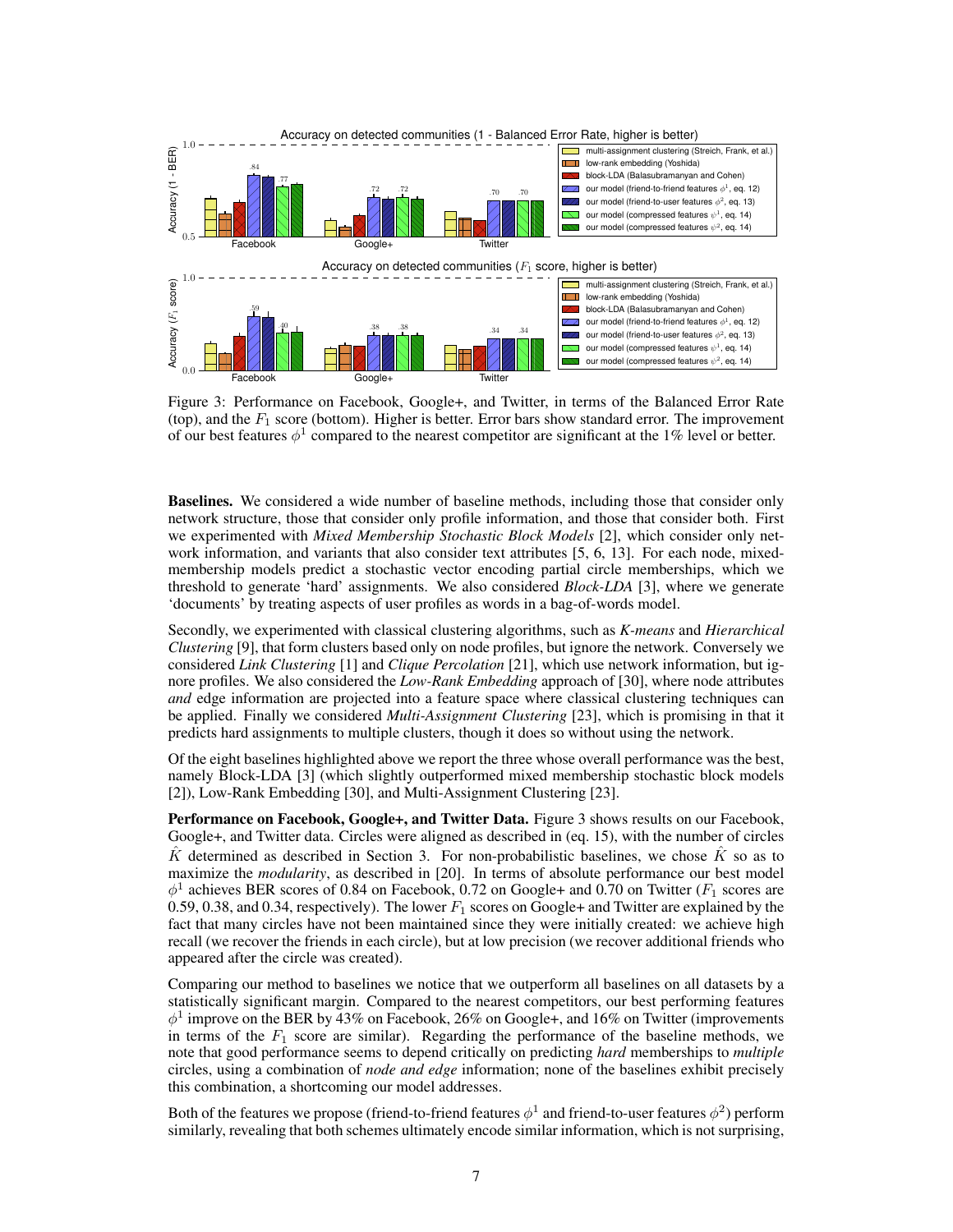

Figure 4: Three detected circles on a small ego-network from Facebook, compared to three groundtruth circles (BER  $\simeq 0.81$ ). Blue nodes: true positives. Grey: true negatives. Red: false positives. Yellow: false negatives. Our method correctly identifies the largest circle (left), a sub-circle contained within it (center), and a third circle that significantly overlaps with it (right).



Figure 5: Parameter vectors of four communities for a particular Facebook user. The top four plots show 'complete' features  $\phi^1$ , while the bottom four plots show 'compressed' features  $\psi^1$  (in both cases, BER  $\simeq 0.78$ ). For example the former features encode the fact that members of a particular community tend to speak German, while the latter features encode the fact that they speak the same language. (Personally identifiable annotations have been suppressed.)

since users and their friends have similar profiles. Using the 'compressed' features  $\psi^1$  and  $\psi^2$  does not significantly impact performance, which is promising since they have far lower dimension than the full features; what this reveals is that it is sufficient to model *categories* of attributes that users have in common (e.g. same school, same town), rather than the attribute values themselves.

We found that all algorithms perform significantly better on Facebook than on Google+ or Twitter. There are a few explanations: Firstly, our Facebook data is *complete*, in the sense that survey participants manually labeled *every* circle in their ego-networks, whereas in other datasets we only observe publicly-visible circles, which may not be up-to-date. Secondly, the 26 profile categories available from Facebook are more informative than the 6 categories from Google+, or the tweet-based profiles we build from Twitter. A more basic difference lies in the nature of the networks themselves: edges in Facebook encode *mutual* ties, whereas edges in Google+ and Twitter encode follower relationships, which changes the role that circles serve [27]. The latter two points explain why algorithms that use either edge or profile information in isolation are unlikely to perform well on this data.

Qualitative analysis. Finally we examine the output of our model in greater detail. Figure 4 shows results of our method on an example ego-network from Facebook. Different colors indicate true-, false- positives and negatives. Our method is correctly able to identify overlapping circles as well as sub-circles (circles within circles). Figure 5 shows parameter vectors learned for four circles for a particular Facebook user. Positive weights indicate properties that users in a particular circle have in common. Notice how the model naturally learns the social dimensions that lead to a social circle. Moreover, the first parameter that corresponds to a constant feature '1' has the highest weight; this reveals that membership to the same community provides the strongest signal that edges will form, while profile data provides a weaker (but still relevant) signal.

Acknowledgements. This research has been supported in part by NSF IIS-1016909, CNS-1010921, IIS-1159679, DARPA XDATA, DARPA GRAPHS, Albert Yu & Mary Bechmann Foundation, Boeing, Allyes, Samsung, Intel, Alfred P. Sloan Fellowship and the Microsoft Faculty Fellowship.